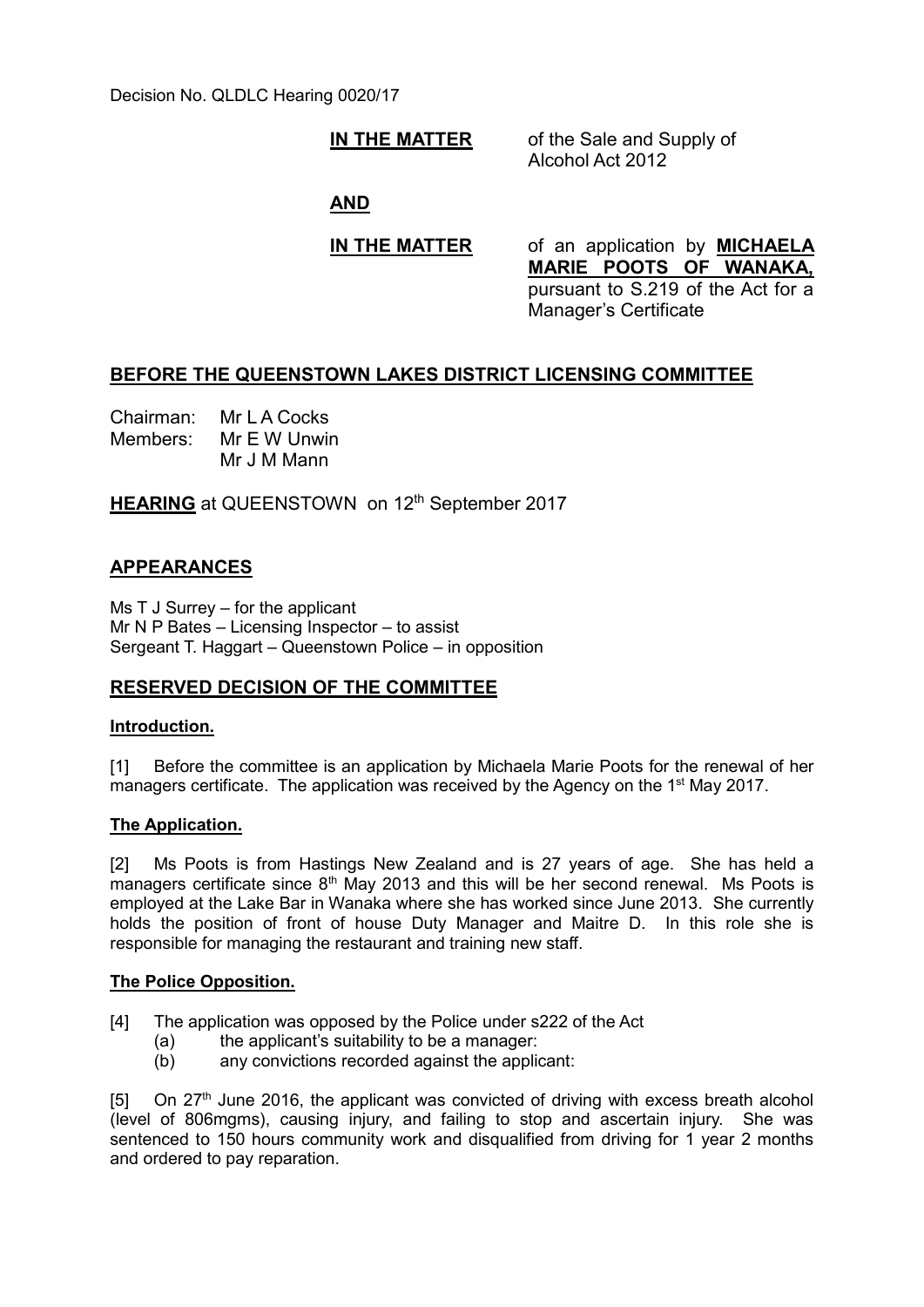## **The Licensing Inspector.**

[6] The Inspector submitted that the suitability of the applicant is what is in question and provided extracts from several cases where 'suitability' has been addressed, for the Committee to consider.

## **The Applicant.**

[7] Ms Poots told us of her work experience in licenced premises in Wanaka. She had attained a Bachelor of Design at the Otago Polytechnic and a Bachelor of Commerce at the Otago University. She has worked for her current employer, Peter and Vicky Byrne for eight years and she indicated that Mr Byrne was at the hearing to support her and had provided a very positive reference. Ms Poots considers herself to be an experienced duty manager and advised us she has not breached the Sale and Supply of Alcohol Act 2012 (or the Sale of Liqour Act 1989) while working as a duty manager.

[8] Ms Poots expressed her horror at the situation she got herself into on  $6<sup>th</sup>$  May 2016 and had never been in any trouble with the Police prior to then. She told us she had been drinking at a private house and decided to drive to another private house a short distance away. She could not explain why she drove and acknowledged it was an extremely foolish decision. She believes whe was concussed in the crash resulting in her having limited recollection of the incident and of leaving the scene.

[9] Ms Poots advised us she has completed the 150 hours of community work she was sentenced to and has just got her drivers licence back after the the 1 year 2 months disqualification. She is still paying the \$10,000 reparation by instalments. She is unsure why, but the Police did not apply for a suspension of her manager's certificate after she was convicted. She told us she is willing to take a voluntary 28 day suspension which would be in addition to the action taken by her employer (Mr Byrne), where he stood her down as duty manager for one month following the incident.

[10] Ms Poots described her ambition to open a clothing store and sell clothes she has designed but in the foreseeable future would like to stay working at the Lake Bar in her current role with the aim of progressing to a more senior role. She indicated that if her managers certificate is not renewed she cannot achieve this and would only be able to work as a bar tender or waitress with less responsibility and less earning potential.

## **The Committee's Decision and Reasons.**

[11] The suitability of Ms Poots to have her Managers Certificate renewed is the question. When discussing 'suitability' **Holland J in** *Re Sheard* **(1996) 1 NZLR 751** stated:

#### *"Suitability is a word commonly used in the English language and is well understood. In an earlier decision the Authority has adopted the definition in the Concise Oxford Dictionary as 'well fitted for the purpose; appropriate'."*

[12] We acknowledge the offences the applicant was convicted of were very serious but accept that she also received and has completed the commensurate punishment and was ordered to pay a significant amount of reparation. The Police did not apply for a suspension of Ms Poots managers certificate following the incident but she has volunteered a 28 day suspension. This would be in addition to the one month stand down as duty manager imposed by her employer after the incident. Taking account of this, the remorse shown by Ms Poots and the strong support provided by her long standing employer, we proposed renewing the managers certificate for a truncated period of 18 months but with the voluntary suspension of the certificate for 28 days. All parties acknowledged that the proposal was reasonable in the circumstances.